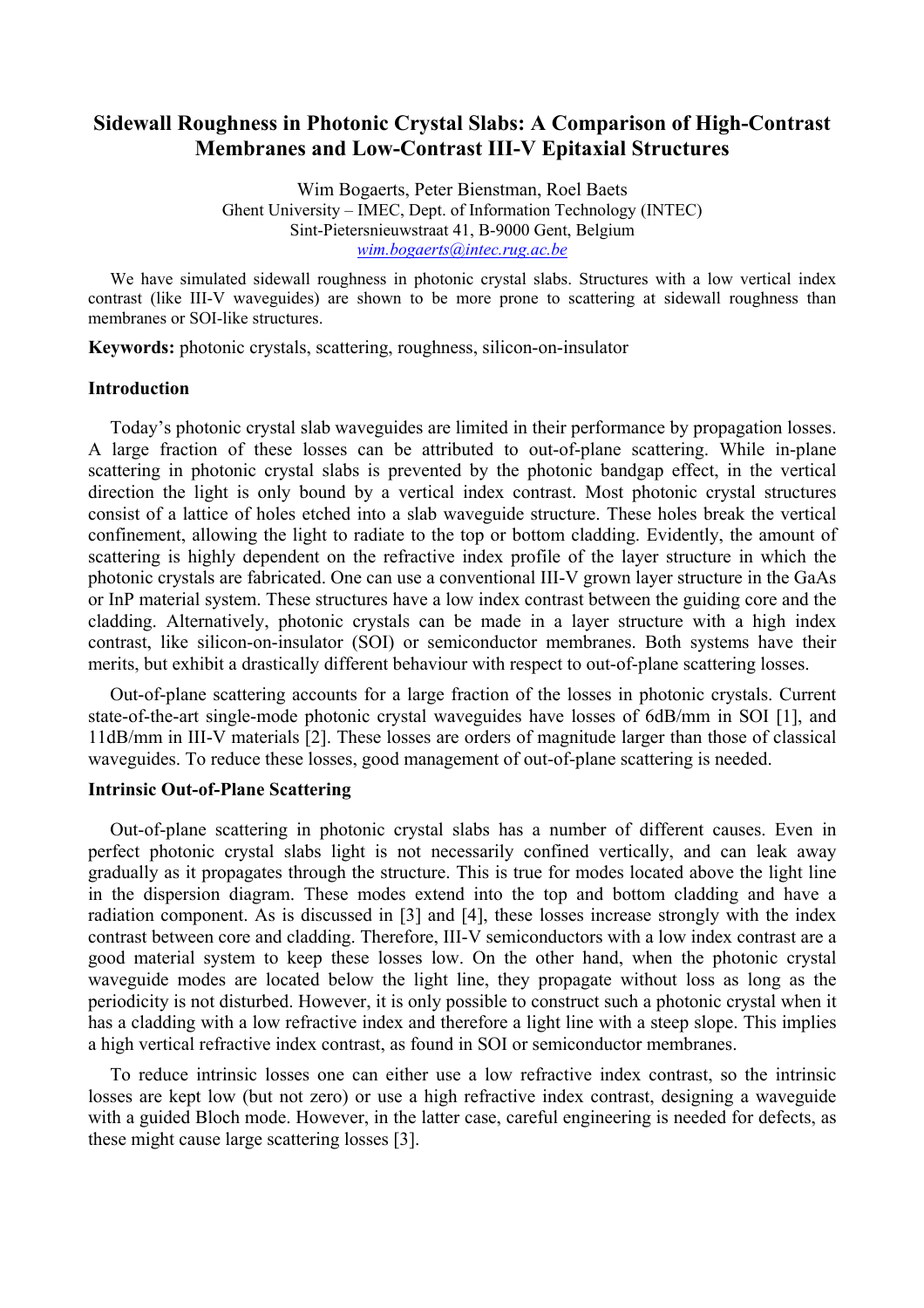

Figure 1: 3-layer slab waveguide with air slot. To guarantee single-mode behaviour, the thickness of the slab core is dependent on the refractive index of the cladding.

## **Out-of-Plane Scattering at Sidewall Roughness**

Although one can design photonic crystal waveguides that are intrinsically lossless, this will never be the case for fabricated structures. The most common fabrication technique for photonic crystals consists of high-resolution lithography combined with dry etching. Although the quality of this technology is improving steadily, a certain amount of roughness due to the etching process is unavoidable. These irregularities, mostly located on the sidewalls of the holes, can scatter light and give rise to losses. Again, we expect the vertical index profile to play a role.

To model the out-of-plane scattering caused by sidewall roughness, we used a 2-D approximation of a photonic crystal slab: 1-D air slots etched into a slab waveguide (Figure 1). We then modelled the scattering roughness by a dipole excited by the incident electromagnetic field, i.e. the mode of the slab waveguide. Because the scatterer radiates in all directions, a fraction of the light will be recaptured by the slab waveguide core. This fraction is of course dependent on the index profile of the slab waveguide and the position of the roughness on the sidewall. We calculated a measure for the losses by averaging over position *y* of the irregularity on the sidewall:

$$
L_{tot} \sim \int_{y} P(y) L(y) dy,
$$
 (1)

with  $P(y)$  the power radiated by the dipole and  $L(y)$  the fraction not recovered by the slab waveguide core. We calculated this using CAMFR [5][6], a vectorial eigenmode expansion tool with PML absorbing boundary conditions. Along the propagation axis, the structure is cut into sections with a constant index profile, in which the electromagnetic field is expanded into the local eigenmodes. Radiation modes are supported through PML absorbing boundary conditions. At the interface between sections, mode matching is used to decompose the field into the eigenmodes of the new section. This way, a scattering matrix describing the entire structure is obtained.



Figure 2: Fraction of light radiated by a dipole in position *y* that is not recaptured by the waveguide core.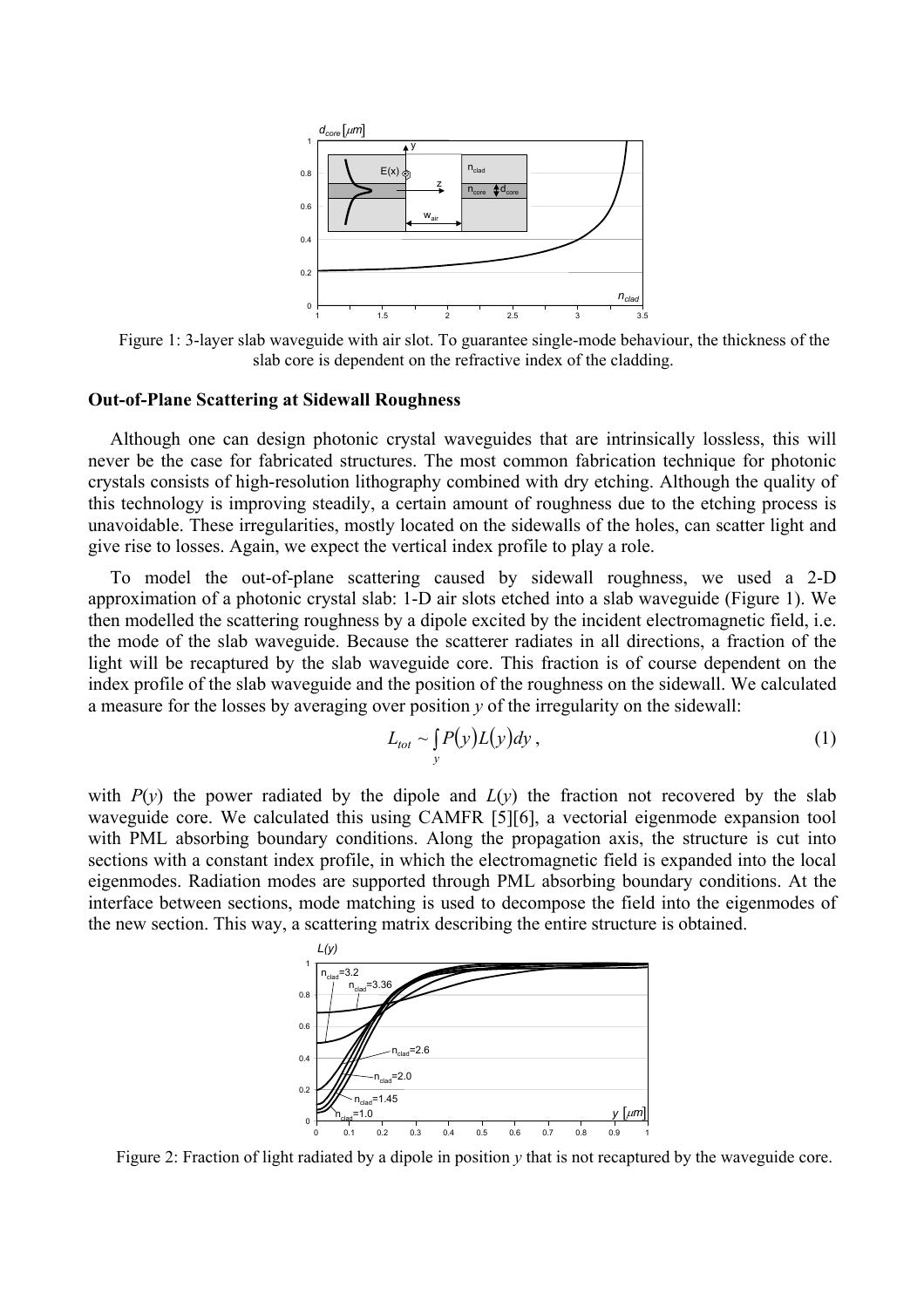To compare structures with a different refractive index contrast, we defined a slab structure with a constant *v*-number of 2.79. Because the *v*-number depends on the cladding index and core thickness, the core will be thicker for lower cladding index. The core thickness is plotted in Figure 1 as a function of cladding index. For the slab core a refractive index of 3.45 was chosen. The air slots in the slab waveguide are considered to be etched through completely and have a width of 280nm.

Using CAMFR, we then calculated the excitation of the dipole, as well as the fraction of light that can be recovered. This was done in a rigorous way, taking into account the effects of the surroundings on the radiation pattern of the dipole. Because in a photonic crystal, backward and forward propagating light is coupled, we consider the radiated light coupled into the forward and backward propagating mode as *not* lost. Figure 2 plots the lost fraction  $L(y)$  of the light as a function position  $y$  of the dipole for different values of the cladding index. We see that for low cladding indices (i.e. high vertical index contrast) much light is recovered when the dipole is near the cladding. This can be explained by the fact that a narrow waveguide with high index contrast automatically has a large numerical aperture and can capture much light.

The integrand of equation (1) also contains the power of the radiating dipole. This power depends on two factors: The field strength in position  $y$  and the geometry of the roughness on the material-air interface. In a first-order approximation, the incident field strength can be derived from the slab waveguide guided mode. The excitation of the dipole by this incident field is determined by the geometry of the sidewall roughness, as well as by the refractive index contrast along the material-air interface. We can write the radiated power of the dipole  $P(y)$  as

$$
P(y) = \eta(y)^2 \cdot \frac{E^2(y)}{2 \cdot Z_{rad}(y)},
$$
\n(2)

with  $E(y)$  the field in position *y*,  $\eta(y)$  describing the effect of the roughness and  $Z_{rad}(y)$  the radiative impedance of the environment in position *y*. The first and last term are easily calculated using CAMFR. To study the effect of the geometry  $\eta(y)$  we simulated the scattering of a plane wave incident on an irregularity on a smooth interface between a homogeneous material and air. We did this for different material refractive indices and found that  $\eta(y)$  behaves very much like

$$
\eta^2 = \gamma \left(\Delta \varepsilon_h\right)^2,\tag{3}
$$

with ∆ε<sub>h</sub> the difference in dielectric constant (i.e. the square of the refractive index) at the interface. If we use this result in our slab waveguide configuration we see that  $\eta(y)$  is indeed dependent on the position *y*, as the index contrast along the interface changes from core to cladding.

Taking into account these results, we can now calculate the integrand in equation (1).  $P(y) L(y)$  is



Figure 3: Power lost by radiation caused by an irregularity as a function of position *y* for different values of the cladding refractive index.